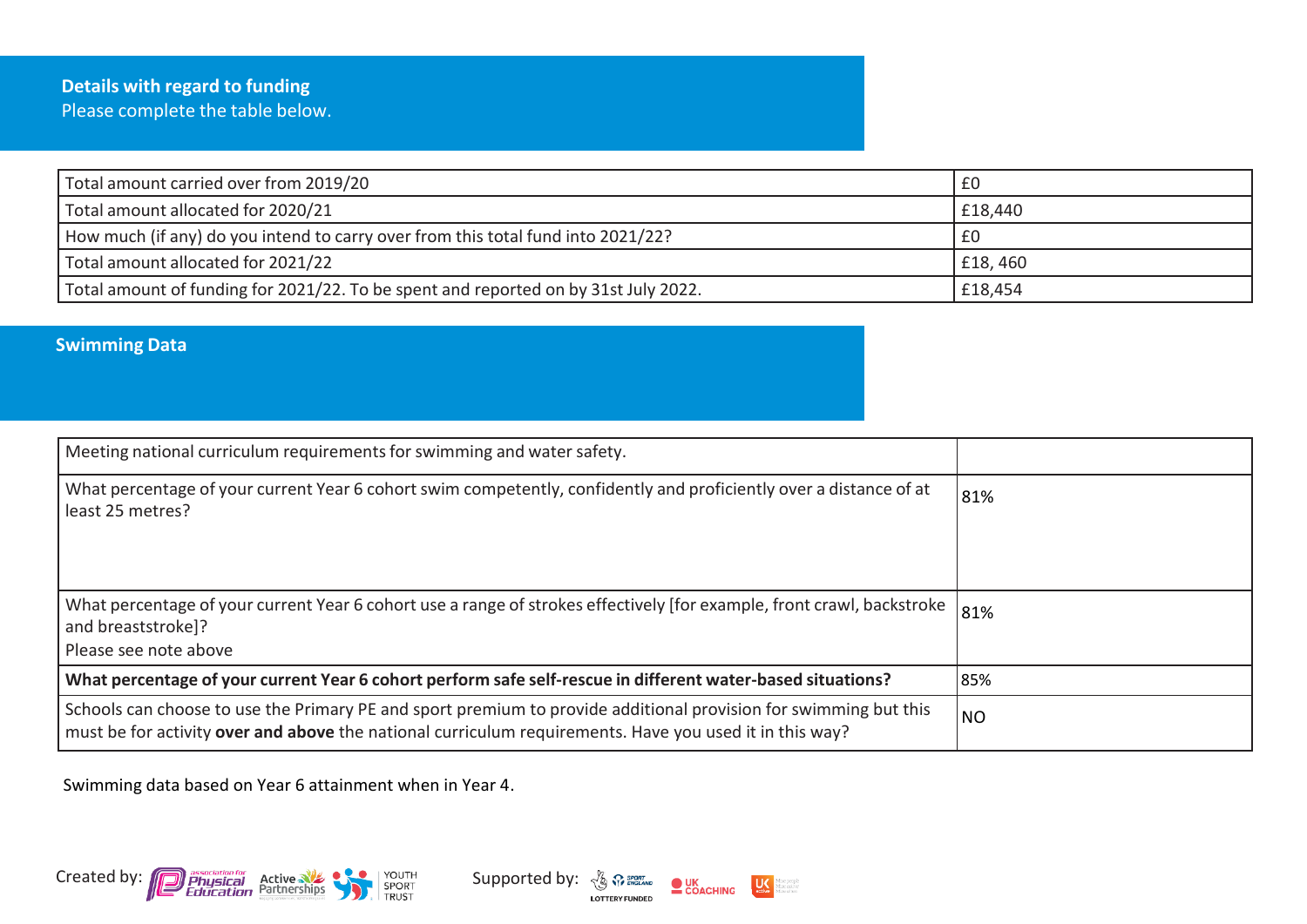| Academic Year: 2020/21                                                                                                                                                                                                                                                                                                                                                                                                                         | <b>Total fund allocated:</b>                                                                                                                                                                                                                                                                                                                                   | <b>Date Updated:</b>         |                                                                                                                                                                                                                                                                                                                                                                                                                                                                                                                                                                                                     |                                                                                                                                                                                                                                                                                                                                                                                                                                                                                                                                                |
|------------------------------------------------------------------------------------------------------------------------------------------------------------------------------------------------------------------------------------------------------------------------------------------------------------------------------------------------------------------------------------------------------------------------------------------------|----------------------------------------------------------------------------------------------------------------------------------------------------------------------------------------------------------------------------------------------------------------------------------------------------------------------------------------------------------------|------------------------------|-----------------------------------------------------------------------------------------------------------------------------------------------------------------------------------------------------------------------------------------------------------------------------------------------------------------------------------------------------------------------------------------------------------------------------------------------------------------------------------------------------------------------------------------------------------------------------------------------------|------------------------------------------------------------------------------------------------------------------------------------------------------------------------------------------------------------------------------------------------------------------------------------------------------------------------------------------------------------------------------------------------------------------------------------------------------------------------------------------------------------------------------------------------|
| Key indicator 1: The engagement of all pupils in regular physical activity - Chief Medical Officers guidelines recommend that<br>primary school pupils undertake at least 30 minutes of physical activity a day in school                                                                                                                                                                                                                      |                                                                                                                                                                                                                                                                                                                                                                |                              |                                                                                                                                                                                                                                                                                                                                                                                                                                                                                                                                                                                                     | Percentage of total allocation:<br>75%                                                                                                                                                                                                                                                                                                                                                                                                                                                                                                         |
| Intent                                                                                                                                                                                                                                                                                                                                                                                                                                         | Implementation                                                                                                                                                                                                                                                                                                                                                 |                              | Impact                                                                                                                                                                                                                                                                                                                                                                                                                                                                                                                                                                                              | <b>Sustainability and suggested</b><br>next steps:                                                                                                                                                                                                                                                                                                                                                                                                                                                                                             |
| All children to have access<br>$\bullet$<br>to 2 hours of high quality PE<br>per week.<br>Playground leader training<br>to allow opportunity for<br>children to be taking part in<br>active play at lunchtimes.<br>Sports ambassadors play an<br>active role in promoting<br>physical activity.<br>Sports coach to offer<br>activities at lunch time and<br>after school.<br>Introduce and use new Rising Stars<br>'Champions' Scheme of Work. | Coaches and teachers<br>teaching curriculum PE<br>lessons that are high<br>quality.<br>Assembly to promote.<br>$\bullet$<br>Leaders to help organize<br>at lunchtimes.<br>Variety of clubs/activities<br>$\bullet$<br>offered to a variety of<br>children.<br>Coach and Teachers using<br>Champions Scheme of<br>Work to deliver high<br>quality PE curriculum | £13,904.00<br>(Sports Coach) | Timetables show that<br>pupils are having<br>correct amount of PE.<br>Timetables showing a<br>$\bullet$<br>variety of activities on<br>offer. Children<br>regularly participated in<br>and registers kept for<br>clubs. The clubs ran<br>throughout the<br>summer term.<br>Playground leader<br>$\bullet$<br>training to develop and<br>embed work from last<br>year.<br>Well being and sports<br>$\bullet$<br>ambassadors trained<br>via school and the<br>Sports partnership.<br>Sports ambassadors<br>suggested ideas for<br>'mini ambassadors' to<br>do during lunchtimes<br>for 3/4 classes to | All children accessing 2<br>hours of PE in curriculum.<br>Continue to maintain within<br>timetable next year.<br>Children in Year 5 to<br>playground leader training<br>and work with year 6<br>children that are trained to<br>further positively impact<br>break times.<br>Sports Ambassadors to be<br>trained via sports<br>partnership and run inter<br>sport competitions at<br>lunchtimes.<br>4 new well being<br>ambassadors to be trained<br>in Year 5 to work along the<br>already trained<br>ambassadors to implement<br>more ideas! |



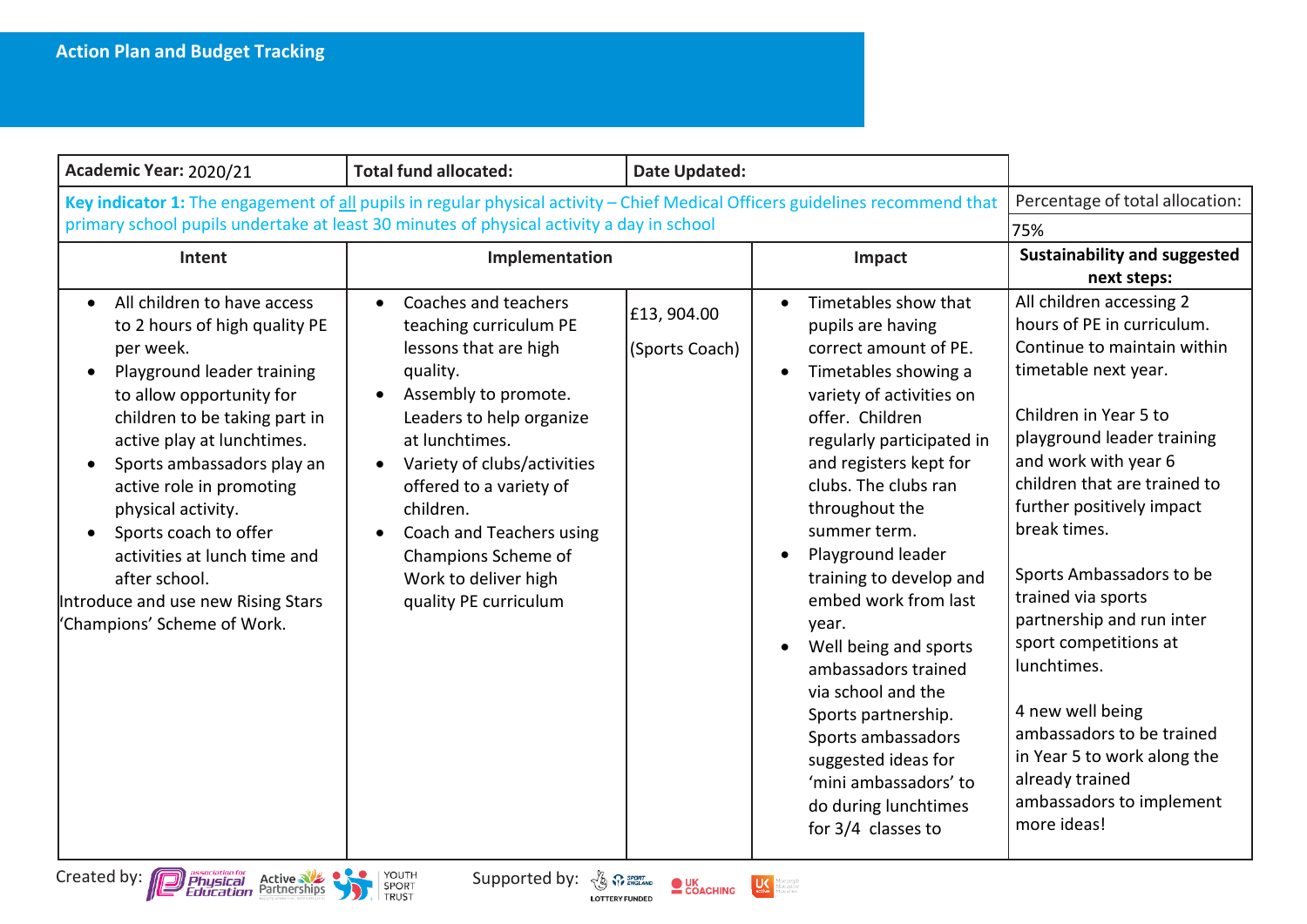|  | develop their physical                                          | Sports Coach to run a range     |
|--|-----------------------------------------------------------------|---------------------------------|
|  | activity and compete in                                         | of clubs at lunch time and      |
|  | personal challenges.                                            | after school, including table   |
|  | Daily mile/active fifteen has been tennis, dodge ball, football |                                 |
|  | set up to help children's fitness                               | basketball.                     |
|  | and well being and has been run                                 |                                 |
|  | across KS1 and KS2.                                             | Daily Boost to be introduced in |
|  |                                                                 | some classes to assess impact   |
|  |                                                                 | on fitness/wellbeing.           |
|  |                                                                 |                                 |
|  |                                                                 |                                 |
|  |                                                                 |                                 |
|  |                                                                 |                                 |
|  |                                                                 |                                 |
|  |                                                                 |                                 |
|  |                                                                 |                                 |
|  |                                                                 |                                 |
|  |                                                                 |                                 |
|  |                                                                 |                                 |
|  |                                                                 |                                 |
|  |                                                                 |                                 |
|  |                                                                 |                                 |
|  |                                                                 |                                 |
|  |                                                                 |                                 |
|  |                                                                 |                                 |
|  |                                                                 |                                 |
|  |                                                                 |                                 |
|  |                                                                 |                                 |
|  |                                                                 |                                 |
|  |                                                                 |                                 |
|  |                                                                 |                                 |
|  |                                                                 |                                 |
|  |                                                                 |                                 |
|  |                                                                 |                                 |
|  |                                                                 |                                 |
|  |                                                                 |                                 |
|  |                                                                 |                                 |





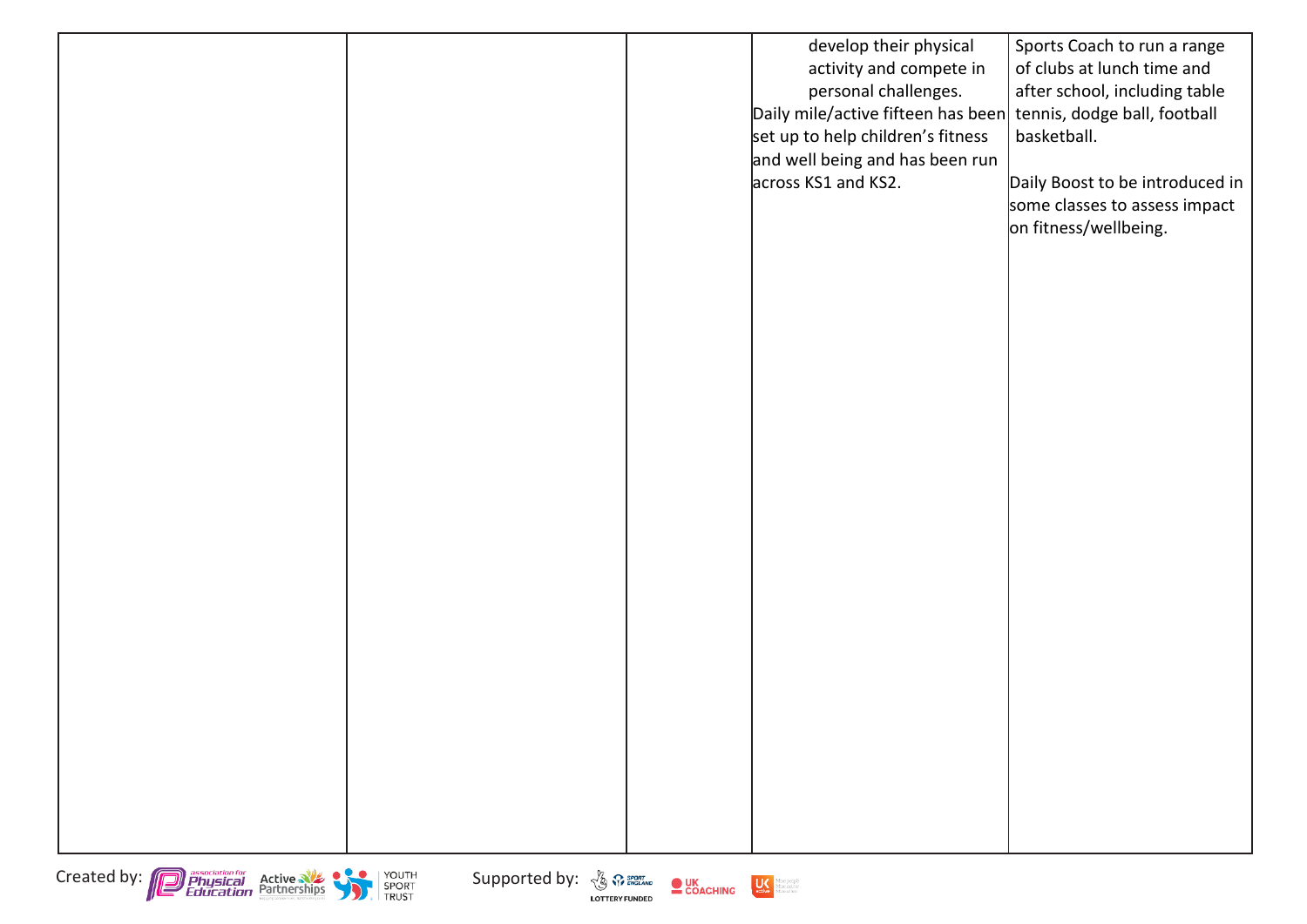| Key indicator 2: The profile of PESSPA being raised across the school as a tool for whole school improvement                                                                                                   |                                                                                                                                                                                                                             |                                                    |                                                                                                                                                                                                                                                                                                                                                                                                                                    | Percentage of total allocation:                                                                                                                                                                                                                                                                                                                                                                                                                                                                                                                                                                                                                                          |
|----------------------------------------------------------------------------------------------------------------------------------------------------------------------------------------------------------------|-----------------------------------------------------------------------------------------------------------------------------------------------------------------------------------------------------------------------------|----------------------------------------------------|------------------------------------------------------------------------------------------------------------------------------------------------------------------------------------------------------------------------------------------------------------------------------------------------------------------------------------------------------------------------------------------------------------------------------------|--------------------------------------------------------------------------------------------------------------------------------------------------------------------------------------------------------------------------------------------------------------------------------------------------------------------------------------------------------------------------------------------------------------------------------------------------------------------------------------------------------------------------------------------------------------------------------------------------------------------------------------------------------------------------|
|                                                                                                                                                                                                                |                                                                                                                                                                                                                             |                                                    |                                                                                                                                                                                                                                                                                                                                                                                                                                    | 14%                                                                                                                                                                                                                                                                                                                                                                                                                                                                                                                                                                                                                                                                      |
| Intent                                                                                                                                                                                                         | Implementation                                                                                                                                                                                                              |                                                    | Impact                                                                                                                                                                                                                                                                                                                                                                                                                             | Sustainability and suggested<br>next steps:                                                                                                                                                                                                                                                                                                                                                                                                                                                                                                                                                                                                                              |
| <b>Sports Ambassadors</b><br>selected<br>Successes celebrated in<br>assembly/website/noticebo<br>ard<br>Increase the number of<br>competitions the school<br>takes part in.<br>Inter-House School Competitions | <b>Sports Ambassadors</b><br>$\bullet$<br>attend a conference in<br>Autumn Term (November)<br>Results on website with<br>photos. Certificates<br>presented in assembly<br>Children take part in Inter-House<br>Competitions | £2,650<br>(LSLSSP-School<br>Sports<br>Partnership) | The sports partnership<br>have set up a variety of<br>virtual competitions<br>which children have<br>been able to access and<br>take part in.<br>We had success with<br>some KS1 children<br>achieving 'medal'<br>places in Boccia and an<br>activity tracker<br>challenge.<br>The school has also taken part in<br>two active travel months with<br>reasonably high uptake of<br>children being active on their<br>way to school. | Continue with sports<br>ambassadors and<br>playground leaders to<br>promote activity.<br>Sports achievements shared<br>in assembly and certificates<br>displayed. Also shared in<br>newsletter, and on social<br>media.<br>To continue to enter<br>competitions both virtually<br>and in person once it is safe<br>to do so. The competition<br>pathway is changing with a<br>focus on more children<br>competing in sports such as<br>dodgeball and uni hoc, and<br>then more specific focus of<br>children participating in<br>football/netball etc.<br>Inter house competitions to<br>take place during<br>lunchtimes and PE<br>afternoons in a variety of<br>sports. |





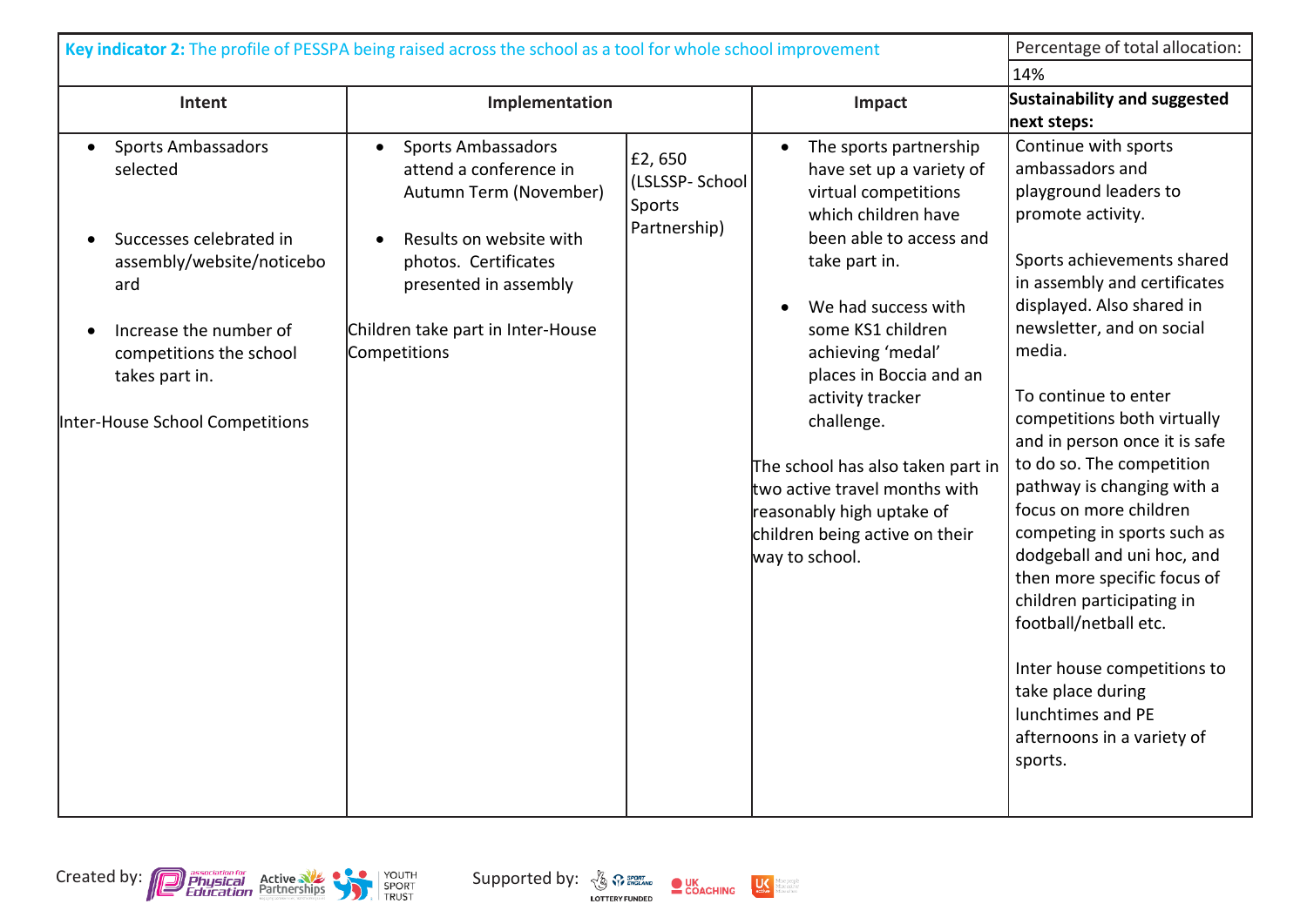| Key indicator 3: Increased confidence, knowledge and skills of all staff in teaching PE and sport                                                                                                                                                      |                                                                                                                                                                                                                          |                                                             |                                                                                                                                                                      | Percentage of total allocation:                                                                                                                                         |
|--------------------------------------------------------------------------------------------------------------------------------------------------------------------------------------------------------------------------------------------------------|--------------------------------------------------------------------------------------------------------------------------------------------------------------------------------------------------------------------------|-------------------------------------------------------------|----------------------------------------------------------------------------------------------------------------------------------------------------------------------|-------------------------------------------------------------------------------------------------------------------------------------------------------------------------|
|                                                                                                                                                                                                                                                        |                                                                                                                                                                                                                          |                                                             |                                                                                                                                                                      | 3%                                                                                                                                                                      |
| Intent                                                                                                                                                                                                                                                 | Implementation                                                                                                                                                                                                           |                                                             | Impact                                                                                                                                                               | Sustainability and suggested<br>next steps:                                                                                                                             |
| Teachers to use New<br>$\bullet$<br>Champions scheme of work<br>to teach from. Lesson plans<br>and videos to support.<br>PE Coach to undertake a<br>Level 5 PE qualification in<br>coaching to develop the<br>high quality provision for all<br>pupils | Share with staff at staff<br>$\bullet$<br>meeting.<br>Timetable of year shared<br>$\bullet$<br>with staff and coaches to<br>ensure good coverage.<br>Sports Coach enrolled<br>$\bullet$<br>and qualification<br>achieved | £630.00 to<br>purchase<br>scheme                            | Conversations with staff<br>$\bullet$<br>show confidence is<br>improving in most areas.<br>Coach training evident in<br>the delivery of high<br>quality PE teaching. | Staff to observe SK once a<br>term to upskill their PE<br>teaching practice.<br>Staff to highlight areas where<br>they are feeling less confident<br>and EJ to look for |
| Created by: <b>Physical</b> Active                                                                                                                                                                                                                     | YOUTH<br><u>vo</u><br>SPORT<br>TRUST                                                                                                                                                                                     | $\bullet$ UK<br>$\bullet$ COACHING<br><b>LOTTERY FUNDED</b> | <b>CALC Margaret Administration</b>                                                                                                                                  |                                                                                                                                                                         |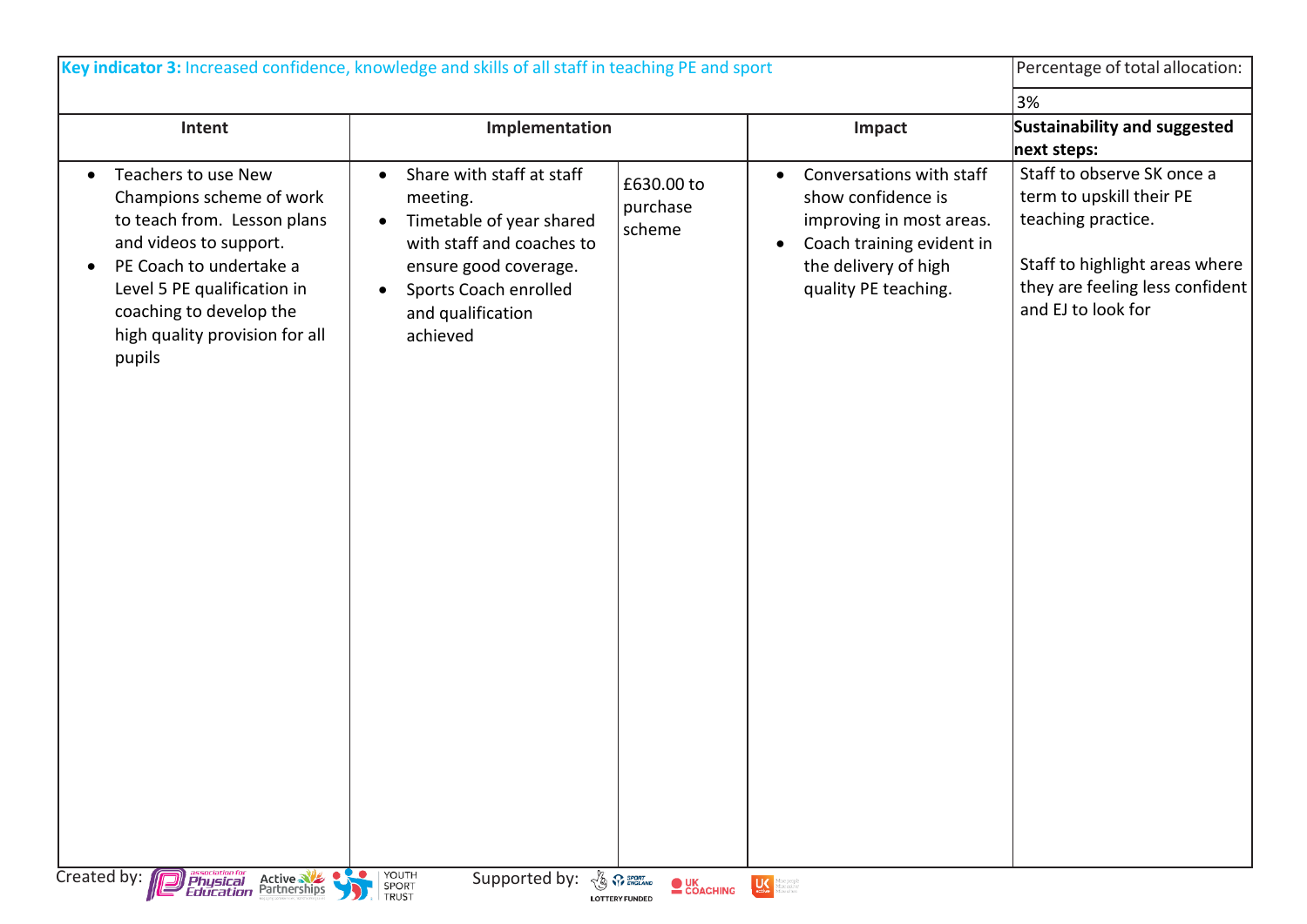| Key indicator 4: Broader experience of a range of sports and activities offered to all pupils |                                  |              | Percentage of total allocation:      |                              |
|-----------------------------------------------------------------------------------------------|----------------------------------|--------------|--------------------------------------|------------------------------|
|                                                                                               |                                  |              |                                      | 10%                          |
| <b>Intent</b>                                                                                 | Implementation                   |              | Impact                               | Sustainability and suggested |
|                                                                                               |                                  |              |                                      | next steps:                  |
| Children to have access to a wide                                                             | Curriculum PE organized          | £            | Range of sports such as<br>$\bullet$ | Year 5/6 children have       |
| range of sports both within school                                                            | to offer children access         |              | Boxercise/kickboxing on              | taken part in an outdoor     |
| curriculum time as well as before and                                                         | to new sports $-$                | Funding      | offer after school.                  | adventure day including      |
| after school opportunities and lunch                                                          | dodgeball, Boccia etc.           | included in  | Three key stages have been           | archery and a climbing wall. |
| time activities.                                                                              | Before/Lunch/After<br>$\bullet$  | sports coach | offered after school clubs since     |                              |
|                                                                                               | school clubs offer               | and LSLSSP   | Easter in a variety of activities.   | Clubs have been restricted   |
|                                                                                               | different sports to the          |              |                                      | this year due to COVID risk  |
|                                                                                               | traditional - boxercise          |              |                                      | assessments but the          |
|                                                                                               | and kick boxing.                 |              |                                      | children have been offered   |
|                                                                                               | Inclusive Sports taught to Y6    |              |                                      | kickboxing, boxercise,       |
|                                                                                               | lchildren.                       |              |                                      | athletics, multi sports      |
|                                                                                               |                                  |              |                                      | amongst other things.        |
|                                                                                               |                                  |              |                                      | Instead of LADS and GALS the |
| <b>EYFS and Y1 children to access</b>                                                         | Forest Scholl session take place | £1900        | All children in EYFS and Year 1      | children have been given     |
| forest school outdoor activity led                                                            | each week for EYFS and Year 1    |              | took part in forest school outdoor   | activity bags to promote     |
| by a forest school practitioner                                                               | children                         |              | <b>lactivities</b>                   | physical activity at home.   |
|                                                                                               |                                  |              |                                      | Forest school to continue.   |





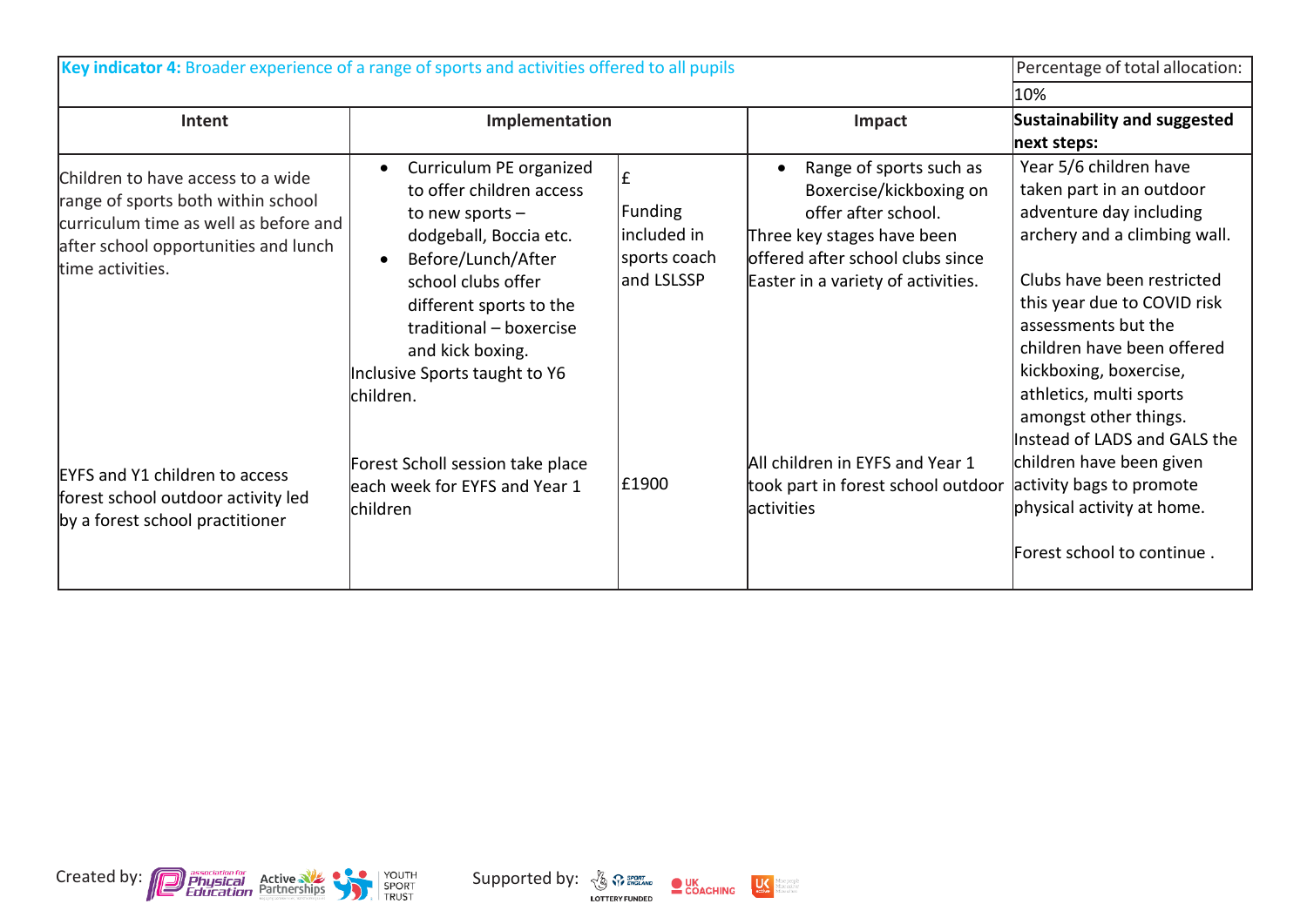| Key indicator 5: Increased participation in competitive sport                                                                                                                                                                                             |                                                                                                                                                                                       |                               |                                                                                                                                                                                                            | Percentage of total allocation:                                                                                                                                                                                                                                                                                                                                                                                                                                              |
|-----------------------------------------------------------------------------------------------------------------------------------------------------------------------------------------------------------------------------------------------------------|---------------------------------------------------------------------------------------------------------------------------------------------------------------------------------------|-------------------------------|------------------------------------------------------------------------------------------------------------------------------------------------------------------------------------------------------------|------------------------------------------------------------------------------------------------------------------------------------------------------------------------------------------------------------------------------------------------------------------------------------------------------------------------------------------------------------------------------------------------------------------------------------------------------------------------------|
|                                                                                                                                                                                                                                                           |                                                                                                                                                                                       |                               |                                                                                                                                                                                                            | %                                                                                                                                                                                                                                                                                                                                                                                                                                                                            |
| Intent                                                                                                                                                                                                                                                    | Implementation                                                                                                                                                                        |                               | Impact                                                                                                                                                                                                     | Sustainability and suggested<br>next steps:                                                                                                                                                                                                                                                                                                                                                                                                                                  |
| To enter as many sports<br>competitions/events as<br>possible during the course<br>of the school year.<br>Big Moves, Energise, MiniLads<br>and MiniGals sessions to be<br>included to target children<br>who do not participate in after<br>school sport. | Competitions entered<br>$\bullet$<br>throughout the course of<br>the year that allow<br>children to participate in<br>as may competitions as<br>possible.<br>Children attend courses. | £<br>(Funding from<br>LSLSSP) | There have been no in<br>person competitions at<br>all this school year but as<br>a school we have taken<br>part in some virtual<br>competitions - activity<br>tracker challenge, boccia<br>and athletics. | To continue to take part in<br>opportunities presented by<br>the Sports partnership and<br>Robert Smyth.<br>With the competition<br>framework changing we will<br>be able to offer more<br>children the chance to<br>compete in more<br>competitions.<br>KS1 were offered Sparx club<br>through a club and there<br>were competitive elements<br>within that.<br>We have also set up<br>personal challenges during<br>lunchtimes that LKS2 and<br>UKS2 have been trying out! |